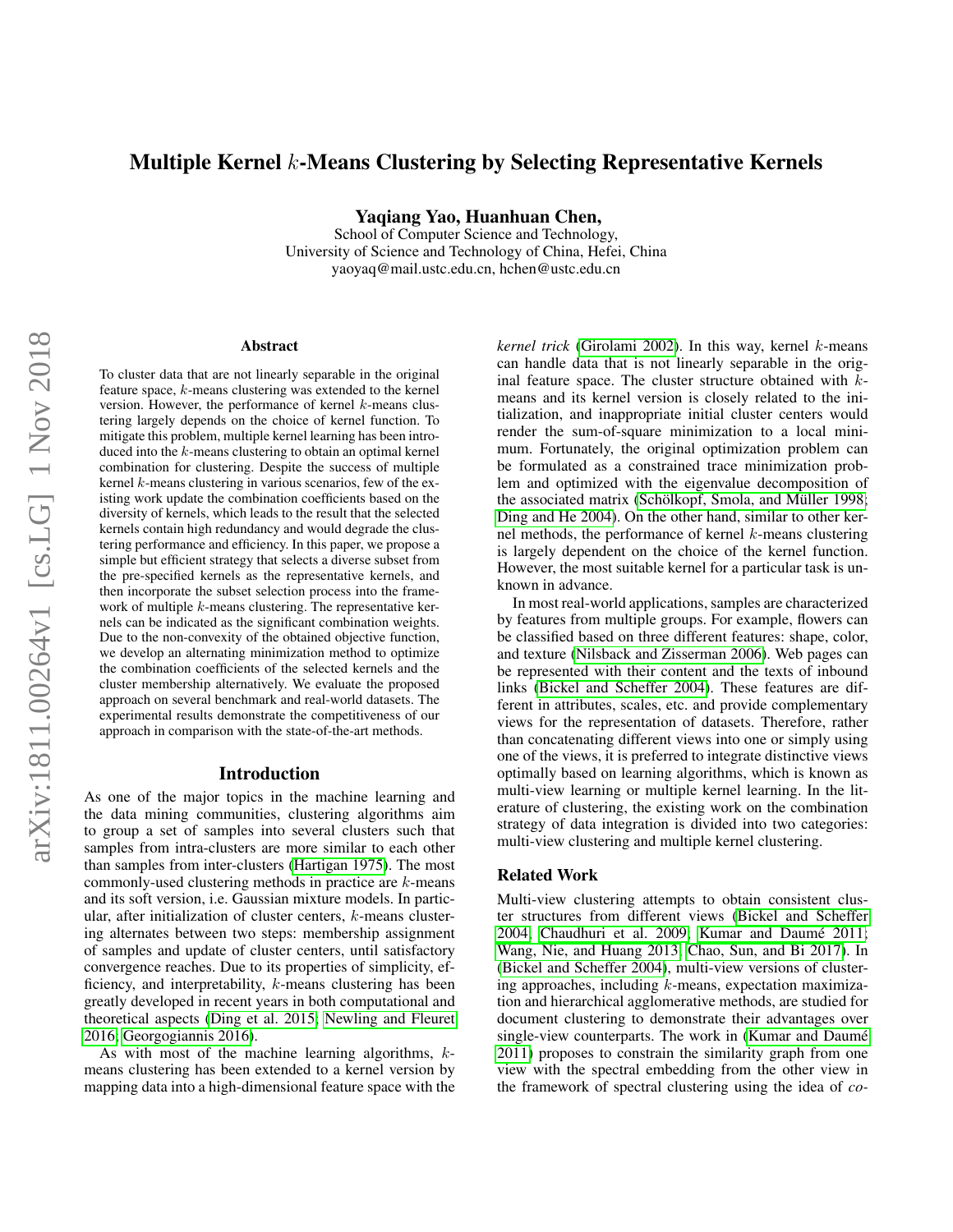*training*. Based on *canonical correlation analysis*, [\(Chaud](#page-7-9)[huri et al. 2009\)](#page-7-9) presents a simple subspace learning method for multi-view clustering under a natural assumption that different views are uncorrelated given the label of the cluster. In consideration of the limitation that most existing work on data fusion assumes the same weight for features from one source, [\(Wang, Nie, and Huang 2013\)](#page-7-11) provides a novel framework for multi-view clustering which learns a weight for individual feature via a structured sparsity regularization.

Following the central idea of multiple kernel learning that multiple kernels of different similarity measurement are combined with coefficients to obtain an optimal linearly or non-linearly kernel combination (Gönen and Al[paydın 2011\)](#page-7-13), multiple kernel clustering utilizes the combined kernel in clustering tasks associated with multi-view data since different kernel corresponds to different view naturally [\(Zhao, Kwok, and Zhang 2009;](#page-7-14) [Huang, Chuang, and](#page-7-15) [Chen 2012;](#page-7-15) [Lu et al. 2014;](#page-7-16) [Liu et al. 2016;](#page-7-17) [Wang et al. 2017;](#page-7-18) [Zhu et al. 2018\)](#page-7-19). For example, [\(Zhao, Kwok, and Zhang](#page-7-14) [2009\)](#page-7-14) proposes a multiple kernel version of maximum margin clustering, which searches for cluster labeling, maximum margin hyperplane, and the optimal combine kernel simultaneously. The obtained non-convex optimization problem is resolved with a variant of the cutting plane algorithm. Based on a kernel evaluation measure: centered kernel alignment, [\(Lu et al. 2014\)](#page-7-16) integrates the clustering task into the framework of multiple kernel learning. Considering the correlation between different kernels, the work in [\(Liu et al.](#page-7-17) [2016\)](#page-7-17) adds a matrix-induced regularization term in the objective of multiple kernel clustering to reduce the redundancy of kernels. In [\(Wang et al. 2017\)](#page-7-18), the deep neural network is utilized to approximate the generation of multiple kernels and optimization process, which makes multiple kernel clustering applicable to large-scale problems.

We focus on multiple kernel clustering in this paper. Although a lot of efforts have been made during the past years to improve the efficiency and robustness of multiple kernel clustering, there are still two major problems with the exiting work. First, few of them consider the dissimilarity between kernels. In other words, the combination coefficients of kernels are updated independently, which results in the fact that the selected kernels might contain high redundancy. Second, none of them models the sparsity of combination coefficients based on the diversity of kernels. Due to the  $l_1$ -norm constraint imposed on the combination weights, the coefficients of kernels with low dissimilarity would be reduced undesirably, which could highlight the importance of inappropriate kernels. Selecting a diverse subset from the pre-specified kernels would mitigate these two problems and enhance the quality of the combined kernel.

# Our Contributions

Motivated by the representatives used in dissimilarity-based sparse subset selection [\(Zhou and Zhao 2016;](#page-7-20) [Elhamifar,](#page-7-21) [Sapiro, and Sastry 2016\)](#page-7-21), we propose a new approach for multiple kernel clustering with the representative kernels. A subset of the base kernels termed representative kernels are selected and integrated to construct the optimal kernel combination. The key insight of the proposed approach is that

all pre-specified kernels can be characterized by the representative kernels. In particular, if one kernel is selected by another kernel as the representative kernel, it indicates that the similarity measurements in these two kernels are relevant. By imposing a constraint that only some of the kernels are selected with a diversity regularization, we obtain a subset of kernels whose magnitude is smaller than that of the pre-specified kernels. In addition, the number of representative kernels is determined by the training data automatically. In contrast to the previous work in [\(Liu et al. 2016\)](#page-7-17) that imposes a matrix-induced regularization to reduce the risk of assigning large weights to pairwise kernels with high correlation simultaneously, our approach introduces a new strategy that each base kernel can be encoded (represented) with other kernels and manages to minimize the total encoding cost. As a result, the obtained representative kernels are a sparse and diverse subset of the pre-specified kernels due to the implicit sparsity constraint  $(l_1\text{-norm})$  on the combination coefficients. In summary, the contributions of our work are:

- A representative kernels selection method is introduced to construct a diverse subset of the pre-specified kernels for multiple kernels clustering.
- The strategy of representative kernels selection is incorporated into the objective function of multiple kernel kmean clustering seamlessly.
- An alternating minimization method is developed to optimize the cluster membership and combination coefficients alternatively.
- Experimental results on several benchmark and realworld datasets of multiple kernel learning demonstrate the effectiveness of the proposed approach.

The rest of our work is organized as follows. We first introduce the proposed approach, including the preliminaries on multiple kernel k-means clustering, representative kernels selection, multiple kernel clustering with representative kernels and alternating optimization, and then evaluate our approach on several datasets in comparison with the stateof-the-art methods. Finally, we conclude this paper and give some directions for future work.

# The Proposed Approach

This section presents multiple kernel clustering by selecting representative kernels. We first present the preliminaries on multiple kernel k-means clustering, and then introduce the strategy for representative kernels selection. Next, we incorporate this strategy into the objective function of multiple kernel k-means clustering. Finally, an alternating minimization method is developed to optimize the combination coefficients and cluster membership alternatively.

# Multiple Kernel  $k$ -Means Clustering

Given a set of *n* samples  $\{x_i\}_{i=1}^n \subseteq \mathcal{X}$ , kernel *k*-means clustering aims to minimize the sum-of-squares loss function over the cluster indicator matrix  $\mathbf{Z} \in \{0,1\}^{n \times k}$ , which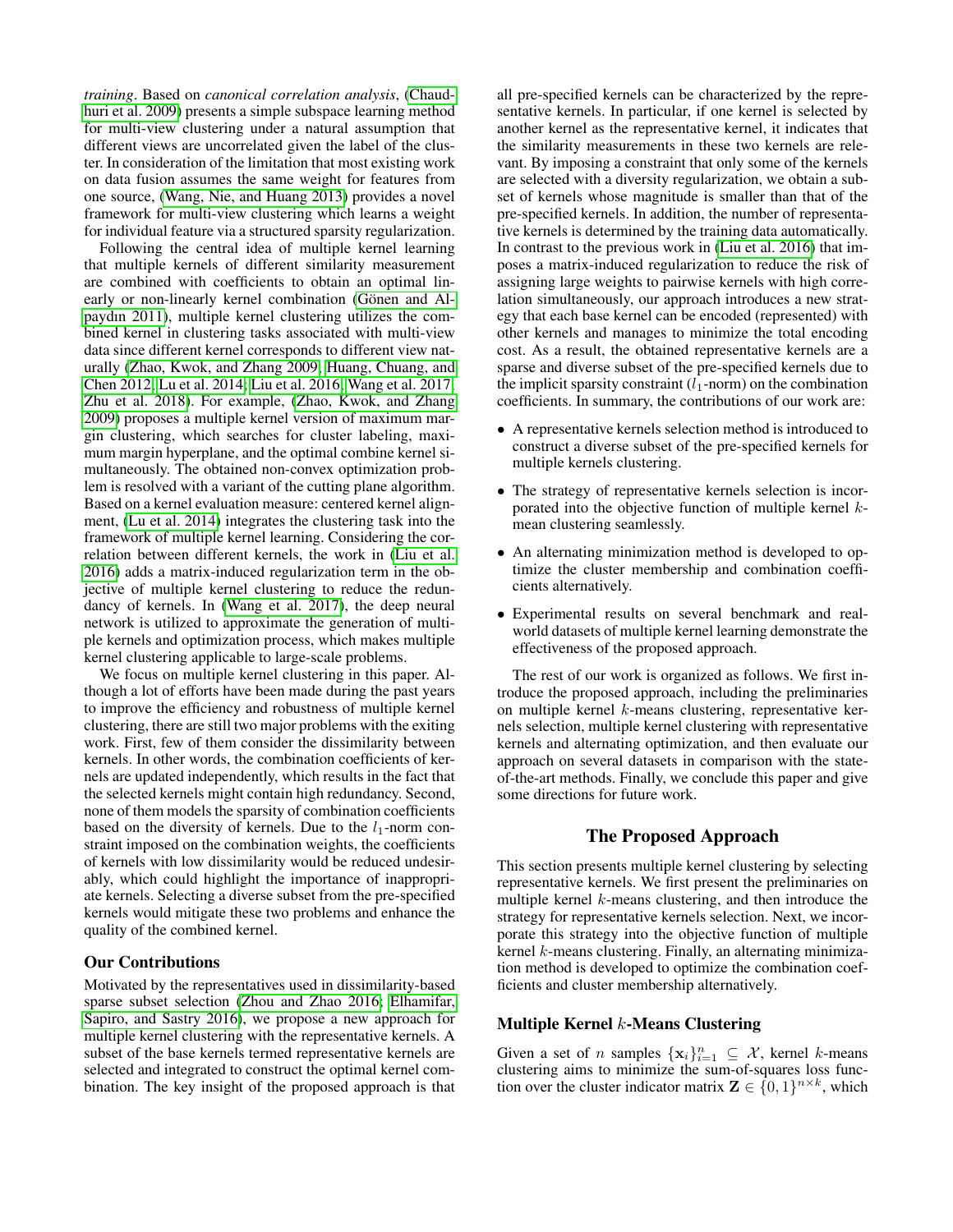is formulated as an optimization problem as follows,

<span id="page-2-0"></span>
$$
\min_{\mathbf{Z} \in \{0,1\}^{n \times k}} \sum_{i=1}^{n} \sum_{c=1}^{k} Z_{ic} ||\phi(\mathbf{x}_i) - \mu_c||_2^2,
$$
\ns.t. 
$$
\sum_{c=1}^{k} Z_{ic} = 1,
$$
\n(1)

where  $\phi(\cdot) : \mathbf{x} \in \mathcal{X} \to \mathcal{H}$  is a function that maps the original features  $x$  onto a reproducing kernel Hilbert space  $H$ , and  $\mu_c = \frac{1}{n_c} \sum_{i=1}^n Z_{ic} \phi(\mathbf{x}_i)$  and  $n_c = \sum_{i=1}^n Z_{ic}$  are the centroid and number of the c-th cluster, respectively.

The optimization problem in Eq. [\(1\)](#page-2-0) can be rewritten as the following matrix-vector form,

<span id="page-2-1"></span>
$$
\min_{\mathbf{Z} \in \{0,1\}^{n \times k}} \text{Tr}(\mathbf{K} - \mathbf{K} \mathbf{Z} \mathbf{L} \mathbf{Z}^{\top})
$$
\ns.t. 
$$
\mathbf{Z} \mathbf{1}_k = \mathbf{1}_n.
$$
\n(2)

where K is a kernel matrix with the ij-th element  $\kappa_{ij}$  =  $\phi(\mathbf{x}_i)^\top \phi(\mathbf{x}_j), \mathbf{1}_l \in \mathbb{R}^l$  is a column vector with all elements equal to 1, and  $\mathbf{L} = \text{diag}(n_1^{-1}, n_2^{-1}, \cdots, n_k^{-1}).$  It is difficult to solve the above optimization problem due to the discrete variable  $Z$  in Eq. [\(2\)](#page-2-1). Fortunately, the optimization problem can be approximated by relaxing **Z** with  $H = ZL^{\frac{1}{2}}$  (where  $\mathbf{L}^{\frac{1}{2}}$  is obtained by taking the square root of the diagonal elements in L). In this way, we can obtain a relaxed version of the optimization problem,

<span id="page-2-2"></span>
$$
\min_{\mathbf{H}\in\mathbb{R}^{n\times k}} \text{Tr}(\mathbf{K}(\mathbf{I}_n - \mathbf{H}\mathbf{H}^{\top})),
$$
\n
$$
\text{s.t.} \quad \mathbf{H}^{\top}\mathbf{H} = \mathbf{I}_k,
$$
\n(3)

where  $I_k$  is an identity matrix of size  $k \times k$ .

In the framework of multiple kernel learning, each sample has several feature representations associated with a group of feature mappings  $\{\phi_p(\cdot)\}_{p=1}^m$ . In particular, each sample is represented as  $\phi_w(x)$  =  $\left[w_1\phi_1(\mathbf{x})^\top, w_2\phi_2(\mathbf{x})^\top, \cdots, w_m\phi_m(\mathbf{x})^\top\right]^\top$ , where  $\mathbf{w} =$  $[w_1, w_2, \dots, w_m]^\top$  denotes the weights of base kernels and needs to be learned during optimization. Therefore, the  $ij$ -th element of the combined kernel  $K_w$  over the above mapping function can be formulated as,

$$
\kappa_{\mathbf{w}}(\mathbf{x}_i, \mathbf{x}_j) = \phi_{\mathbf{w}}(\mathbf{x}_i)^\top \phi_{\mathbf{w}}(\mathbf{x}_j) = \sum_{p=1}^m w_p^2 \kappa_p(\mathbf{x}_i, \mathbf{x}_j).
$$
 (4)

By replacing the single kernel  $\bf{K}$  in Eq.[\(3\)](#page-2-2) with this combined kernel  $K_w$ , we can obtain the optimization objective of multiple kernel k-means clustering as follows,

<span id="page-2-4"></span>
$$
\min_{\mathbf{H} \in \mathbb{R}^{n \times k}, \mathbf{w} \in \mathbb{R}^m_+} \text{Tr}(\mathbf{K}_{\mathbf{w}}(\mathbf{I}_n - \mathbf{H} \mathbf{H}^{\top})),
$$
\n
$$
\text{s.t.} \quad \mathbf{H}^{\top} \mathbf{H} = \mathbf{I}_k, \ \mathbf{w}^{\top} \mathbf{1}_m = 1.
$$
\n(5)

As will be detailed hereinafter, this optimization problem can be solved by alternatively updating  $H$  and w.

#### Representative Kernels Selection

Given a collection of base kernels  $\mathcal{K} = {\mathbf{K}_1, \cdots, \mathbf{K}_m}$ , our goal is to find a diverse subset of  $K$ , dubbed representative kernels, that could represent the collection [\(Elhamifar,](#page-7-22) [Sapiro, and Vidal 2012;](#page-7-22) [Elhamifar, Sapiro, and Sastry 2016\)](#page-7-21). Dissimilarity between Kernels Assume that the pairwise dissimilarity between base kernels  $K_i$  and  $K_j$  is given by  $c_{ij}$ , which indicates how well  $\mathbf{K}_i$  represents  $\mathbf{K}_j$ . Specifically, the smaller the value of dissimilarity  $c_{ij}$  is, the better the *i*-th base kernel  $\mathbf{K}_i$  represents the *j*-th base kernel  $\mathbf{K}_i$ . To reduce the redundancy and select a subset of base kernels as the representatives, we first define a measurement that is able to characterize the dissimilarity between pairwise kernels. Such dissimilarity can be directly computed by using the Euclidean distance or the inner products between base kernel matrix. Here we utilize the measurement adopted in [\(Liu et al. 2016\)](#page-7-17) as follows,

<span id="page-2-5"></span>
$$
c_{ij} = \text{Tr}(\mathbf{K}_i^\top \mathbf{K}_j). \tag{6}
$$

A larger  $c_{ij}$  means the high dissimilarity between  $\mathbf{K}_i$  and  $\mathbf{K}_j$ , while a smaller value implies that their dissimilarity is low. Advanced dissimilarity measurement such as Bregman matrix divergence [\(Kulis, Sustik, and Dhillon 2009\)](#page-7-23) would be discussed in the future work. The dissimilarities can be arranged into a matrix of the following form,

$$
\mathbf{C} \triangleq \left[\begin{array}{c} \mathbf{C}_{1,:}^{\top} \\ \vdots \\ \mathbf{C}_{m,:}^{\top} \end{array}\right] = \left[\begin{array}{cccc} c_{11} & c_{12} & \cdots & c_{1m} \\ \vdots & \vdots & \ddots & \vdots \\ c_{m1} & c_{m2} & \cdots & c_{mm} \end{array}\right] \in \mathbb{R}^{m \times m},
$$

where  $\mathbf{C}_{i,:} \in \mathbb{R}^m$  denotes the *i*-th row of C.

Constrained Linear Optimization We consider an optimization program on unknown variables  $y_{ij}$  associated with the dissimilarity  $c_{ij}$ . The matrix of all variables can be arranged into a matrix of the following form,

$$
\mathbf{Y} \triangleq \left[\begin{array}{c} \mathbf{Y}_{1,:}^{\top} \\ \vdots \\ \mathbf{Y}_{m,:}^{\top} \end{array}\right] = \left[\begin{array}{cccc} y_{11} & y_{12} & \cdots & y_{1m} \\ \vdots & \vdots & \ddots & \vdots \\ y_{m1} & y_{m2} & \cdots & y_{mm} \end{array}\right] \in \mathbb{R}^{m \times m},
$$

where  $Y_{i,:} \in \mathbb{R}^M$  is the *i*-th row of Y. The *ij*-th element  $y_{ij} \in \{0, 1\}$  is interpreted as the indicator of  $\mathbf{K}_i$  representing  $\mathbf{K}_j$ . In particular,  $y_{ij} = 1$  if the *i*-th base kernel  $\mathbf{K}_i$  is the representative of the j-th base kernel  $\mathbf{K}_j$  and  $y_{ij} = 0$ otherwise. To ensure that each base kernel is represented by one representative kernel, we constrain  $\sum_{i=1}^{m} y_{ij} = 1, j =$  $1, 2, \cdots, m$ .

Define the cost of encoding  $\mathbf{K}_i$  with  $\mathbf{K}_j$  is  $c_{ij}y_{ij}$ , then the cost of encoding  $\mathbf{K}_i$  with  $\mathcal{K}$  and the cost of encoding  $\mathcal{K}$ are  $\sum_{j=1}^{m} c_{ij} y_{ij}$  and  $\sum_{i=1}^{m} \sum_{j=1}^{m} c_{ij} y_{ij}$ , respectively. The goal of selecting a representative subset from  $K$  is that the selected representative kernels could well encode  $K$  according to the dissimilarities, i.e., the encoding cost should be as small as possible. Therefore, we have the following equality constrained minimization program,

<span id="page-2-3"></span>
$$
\min_{\mathbf{Y}} \sum_{j=1}^{m} \sum_{i=1}^{m} c_{ij} y_{ij},
$$
\n
$$
\text{s.t. } \sum_{i=1}^{m} y_{ij} = 1, \ \forall j; \ y_{ij} \in \{0, 1\}, \ \forall i, j,
$$
\n
$$
(7)
$$

where the objective function corresponds to the total cost of encoding K via representatives. Due to the  $l_1$ -norm in the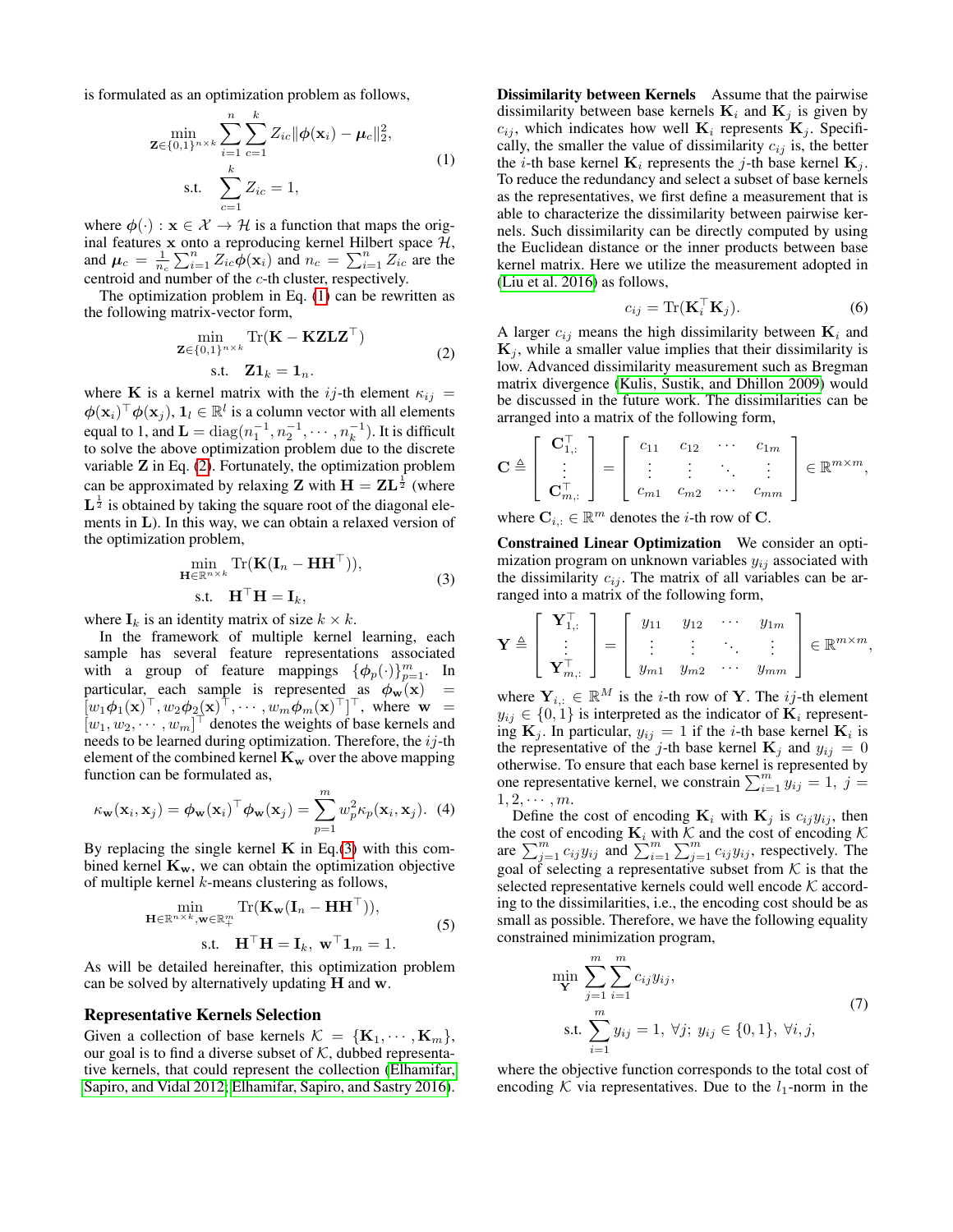constraints, there would be zero rows in  $Y$ , which means that some base kernels are not the representative of any kernels in  $K$ . Therefore, the nonzero rows of Y correspond to the representative kernels.

Convex Relaxation The constraints in Eq. [\(7\)](#page-2-3) contains binary variables  $y_{ij} \in \{0, 1\}$ , which makes the optimization non-convex and NP-hard in general. To make the optimization convex, the relaxation is needed for the program. In particular, we relax the binary constraints  $y_{ij} \in \{0, 1\}$  to  $y_{ij} \in [0, 1]$ , which can be viewed as the probability that  $\mathbf{K}_i$  is the representative of  $\mathbf{K}_j$ . Thus, we have the following convex minimization program,

<span id="page-3-1"></span>
$$
\min_{\mathbf{Y}} \sum_{j=1}^{m} \sum_{i=1}^{m} c_{ij} y_{ij},
$$
\n
$$
\text{s.t.} \sum_{i=1}^{M} y_{ij} = 1, \forall j; \ y_{ij} \ge 0, \forall i, j.
$$
\n(8)

In this way, we obtain a soft assignment of representatives, i.e.  $y_{ij} \in [0, 1]$ .

# Multiple Kernel  $k$ -Means Clustering by Selecting Representative Kernels

To reduce the redundancy of kernels by selecting representative kernels in the process of multiple kernel clustering, we integrate the strategy of representative kernels selection into the objective function of multiple kernel  $k$ -means, and associate  $y_{ij}$ , the probability of  $\mathbf{K}_i$  representing  $\mathbf{K}_i$ , with the weight  $w_i$  of each base kernels. In particular, we define the weight  $w_i$  of the base kernel  $\mathbf{K}_i$  as the average probability of base kernel  $K_i$  representing all the base kernels  $\{K_j\}_{j=1,\cdots,m}$  as follows,

<span id="page-3-4"></span>
$$
w_i = \frac{1}{m} \sum_{j=1}^{m} y_{ij} \in [0, 1].
$$
 (9)

Since  $\sum_{j=1}^m (\sum_{i=1}^m y_{ij}) = m$ , we have

$$
\sum_{i=1}^{m} w_i = \frac{1}{m} \sum_{j=1}^{m} \sum_{i=1}^{m} y_{ij} = 1,
$$
 (10)

which indicates that the weights  $\mathbf{w} = \{w_1, w_2, \dots, w_m\}$ are valid coefficients of base kernels.

Therefore, the optimization objective of multiple kernel  $k$ -means clustering in Eq.[\(5\)](#page-2-4) can be written as the following form,

<span id="page-3-2"></span>
$$
\min_{\mathbf{H}\in\mathbb{R}^{n\times k},\mathbf{Y}} \text{Tr}(\mathbf{K}_{\mathbf{Y}}(\mathbf{I}_{n}-\mathbf{H}\mathbf{H}^{\top})),
$$
\n
$$
\text{s.t.} \quad \mathbf{H}^{\top}\mathbf{H} = \mathbf{I}_{k}, \ \mathbf{1}_{m}^{\top}\mathbf{Y} = \mathbf{1}_{m}^{\top}, \ \mathbf{Y} \geq \mathbf{0}_{m,m},
$$
\n
$$
(11)
$$

where  $\mathbf{1}_m \in \mathbf{R}^m$  denotes a column vector whose elements are all equal to one,  $\mathbf{0}_{m,m}$  is the zero matrix of size  $m \times m$ , and  $\mathbf{K}_{\mathbf{Y}}$  is defined as follows,

$$
\mathbf{K}_{\mathbf{Y}} = \sum_{i=1}^{m} \left( \frac{1}{m} \sum_{j=1}^{m} y_{ij} \right)^2 \mathbf{K}_i
$$
  
= 
$$
\frac{1}{m^2} \sum_{i=1}^{m} (\mathbf{Y}_{i,:}^\top \mathbf{1}_m)^2 \cdot \mathbf{K}_i.
$$
 (12)

<span id="page-3-5"></span>**Algorithm 1** Multiple Kernel  $k$ -Means Clustering by Selecting Representative Kernels

\n- \n**1: Input: Base kernels** 
$$
\mathcal{K} = \{K_1, \dots, K_m\};
$$
 **The** number of clusters *k*; **Trade-off parameters**  $\lambda$ ; **Stop** threshold *ε*.\n
\n- \n**2: Output:** Coefficients of base kernels **w**; *k*-dimensional representations of the samples **H**.\n
\n- \n**3:** Compute dissimilarity matrix **C** with Eq. (6); **4:** Initialize indicator matrix of kernel representation **Y**; **5:** Compute **w**<sup>(0)</sup> = mean(**Y**, 2); {mean of each row}.\n
\n- \n**6:** Initialize objective function values **f** = **0**; **7:** *t* = 1; **8: repeat**\n
\n- \n**9:**  $\mathbf{K}_Y^{(t)} = \sum_{i=1}^m \left(w_i^{(t-1)}\right)^2 \mathbf{K}_i;$  **10:** Update **H**<sup>(t)</sup> by solving Eq. (14); **11:** Update **Y**<sup>(t)</sup> by solving Eq. (17); **12: w**<sup>(t)</sup> = mean(**Y**<sup>(t)</sup>, 2); {mean of each row} **13:** *t* = *t* + 1; **14: until** *f*<sup>(t)</sup> - *f*<sup>(t-1)</sup> \leq *ε*.\n
\n

Rewriting representative kernels selection Eq. [\(8\)](#page-3-1) in the matrix form and integrating it into Eq. [\(11\)](#page-3-2), we obtain the final optimization problem of the proposed algorithm,

<span id="page-3-3"></span>
$$
\min_{\mathbf{H}, \mathbf{Y}} \text{Tr}(\mathbf{K}_{\mathbf{Y}}(\mathbf{I}_n - \mathbf{H}\mathbf{H}^{\top})) + \lambda \text{Tr}(\mathbf{C}^{\top}\mathbf{Y}),
$$
  
s.t.  $\mathbf{H}^{\top}\mathbf{H} = \mathbf{I}_k$ ,  $\mathbf{1}_m^{\top}\mathbf{Y} = \mathbf{1}_m^{\top}$ ,  $\mathbf{Y} \ge \mathbf{0}_{m,m}$ , (13)

where the parameter  $\lambda$  controls the diversity of representative kernels.

#### Alternating Optimization

Finally, we optimize the optimization problem Eq. [\(13\)](#page-3-3). There are two parameters  $H$  and  $Y$  in Eq. [\(13\)](#page-3-3), which can be solved by the alternating gradient descent method.

Given  $Y$ , the optimization problem with respect to  $H$  is a standard kernel  $k$ -mean clustering problem, i.e. Eq.  $(3)$ , and the optimal  $H$  can be obtained by taking the  $k$  eigenvectors that correspond to the k largest eigenvalues of  $\mathbf{K}_{\mathbf{Y}}$ . Specifically, Eq. [\(3\)](#page-2-2) can be written as

<span id="page-3-0"></span>
$$
\max_{\mathbf{H}\in\mathbb{R}^{n\times k}} \text{Tr}(\mathbf{H}^{\top}\mathbf{K}_{\mathbf{Y}}\mathbf{H}),
$$
  
s.t.  $\mathbf{H}^{\top}\mathbf{H} = \mathbf{I}_k.$  (14)

By interpreting the columns of H as a collection of  $k$  mutually orthonormal basis vectors  $\{\mathbf h_i\}_{i=1}^k$ , the objective can then be written as

$$
\sum_{i=1}^{k} \mathbf{h}_i^{\top} \mathbf{K}_{\mathbf{Y}} \mathbf{h}_i.
$$
 (15)

Choosing  $h_i$  proportional to the k largest eigenvectors of  $K_Y$ , we would obtain the maximal value of the objective [\(Welling 2013\)](#page-7-24).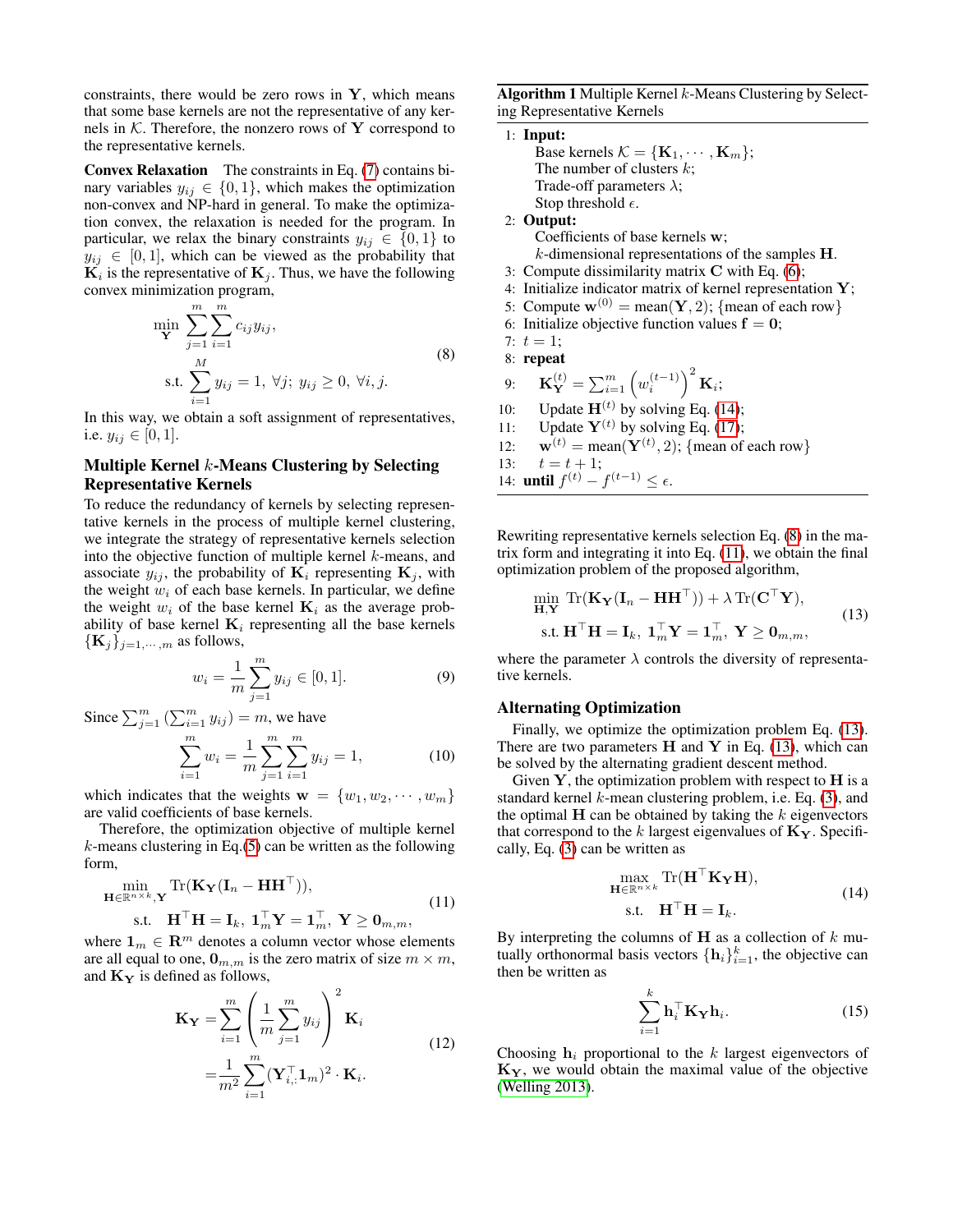Given  $H$ , the optimization problem with respect to  $Y$  can be written in the following form,

$$
\min_{\mathbf{Y}} \sum_{i=1}^{m} \frac{d_i(\mathbf{Y}_{i,:}^{\top} \mathbf{1}_m)^2}{m^2} + \lambda \operatorname{Tr}(\mathbf{C}^{\top} \mathbf{Y}),
$$
\n
$$
\text{s.t. } \mathbf{1}_m^{\top} \mathbf{Y} = \mathbf{1}_m^{\top}, \ \mathbf{Y} \ge \mathbf{0}_{m,m},
$$
\n
$$
(16)
$$

where  $d_i = \text{Tr}(\mathbf{K}_i(\mathbf{I}_n - \mathbf{H} \mathbf{H}^{\top}))$  and  $\mathbf{Y}_{i,:}$  is the *i*-th row of Y. This optimization problem can be rewritten as

<span id="page-4-0"></span>
$$
\begin{aligned} \min_{\mathbf{Y}} & \frac{1}{m^2} (\mathbf{Y} \mathbf{1}_m)^\top \mathbf{D} (\mathbf{Y} \mathbf{1}_m) + \lambda \operatorname{Tr} (\mathbf{C}^\top \mathbf{Y}), \\ \text{s.t. } & \mathbf{1}_m^\top \mathbf{Y} = \mathbf{1}_m^\top, \ \mathbf{Y} \ge \mathbf{0}_{m,m}, \end{aligned} \tag{17}
$$

where  $\mathbf{D} = \text{diag}(d_1, d_2, \cdots, d_m)$ . It is obvious that Eq. [\(17\)](#page-4-0) is a convex quadratic programming (QP) problem with  $m \times m$  decision variables, m equality constraints, and  $m \times m$ inequality constraints. Therefore, we can solve it with standard QP solver [\(Grant and Boyd 2014\)](#page-7-25), and then the weights of base kernels can be computed with Eq. [\(9\)](#page-3-4).

The main algorithm of the proposed approach is summarized in Algorithm [1.](#page-3-5) We analyze the computational complexity of the proposed approach, which is composed of four main parts as follows:

- 1. In the beginning, the kernel matrices  $\{K_i\}_{i=1}^m$  are needed to compute, whose cost is  $\mathcal{O}(n^2m)$ .
- 2. Then the computational complexity of dissimilarity matrix **C** with Eq. [\(6\)](#page-2-5) is  $\mathcal{O}(n^2m^2)$ .
- 3. Next, after obtaining the combined kernel  $\mathbf{K}_{\mathbf{Y}}$ , the complexity of eigen-decomposition to update H with Eq. [\(14\)](#page-3-0) is  $\mathcal{O}(n^3)$  in each iteration.
- 4. Finally, the standard QP solver to update  $Y$  with Eq. [\(17\)](#page-4-0) typically needs  $\mathcal{O}((m^2)^3)$  complexity in each iteration.

Assuming that  $l$  is the number of iteration, the total complexity of the proposed approach is  $\mathcal{O}(n^2m + n^2m^2 +$  $\hat{l}(n^3 + m^6)$ ). Since  $m \ll \hat{l} < n$  in general, for example,  $\max(m) = 12$ ,  $l = 100$ ,  $\min(n) = 213$  in our experiments, we have  $m^2 < n$ . Therefore, the final computational complexity is approximated by  $\mathcal{O}(ln^3)$ , which is equal to the complexity of the vanilla MKKM.

# Experimental Studies

#### Datasets and Experimental Setup

The clustering algorithms are performed on seven benchmark datasets and two Flowers datasets that are frequently used in different clustering methods for performance evaluation. Three of the benchmark datasets are collected from text corpora, and the remaining four are image datasets. The Flowers datasets are collected from [http://www.robots.ox.ac.uk/˜vgg/data/flowers/.](http://www.robots.ox.ac.uk/~vgg/data/flowers/) The detailed descriptions of these datasets are presented in Table [1.](#page-4-1)

Following the strategy that most multiple kernel learning methods utilize, twelve different kernel functions are employed to construct the base kernels for seven benchmark datasets. Specifically, these kernel functions include one cosine function kernel  $\kappa(\mathbf{x}_i, \mathbf{x}_j) = \frac{\mathbf{x}_i^{\mathrm{T}} \mathbf{x}_j}{\|\mathbf{x}_i\| \|\mathbf{x}_j\|}$ , four polynomial

Table 1: Details of Datasets

<span id="page-4-1"></span>

| Name               | # Samples | # Features     | # Classes |  |
|--------------------|-----------|----------------|-----------|--|
| <b>TR11</b>        | 414       | 6429           | 9         |  |
| TR41               | 878       | 7454           | 10        |  |
| <b>TR45</b>        | 690       | 8261           | 10        |  |
| <b>JAFFE</b>       | 213       | 676            | 10        |  |
| ORL                | 400       | 1024           | 40        |  |
| AR                 | 840       | 768            | 20        |  |
| COIL <sub>20</sub> | 1440      | 768            | 20        |  |
| Flowers17          | 1360      | $7$ (# Kernel) | 17        |  |
| Flowers 102        | 8189      | 4 (# Kernel)   | 102       |  |

function kernels  $\kappa(\mathbf{x}_i, \mathbf{x}_j) = \left(a + \mathbf{x}_i^{\top} \mathbf{x}_j\right)^b$  with  $a \in \{0, 1\}$ and  $b \in \{2, 4\}$ , and seven radial basis function kernels  $\kappa(\mathbf{x}_i, \mathbf{x}_j) = \exp \left(-\frac{\|\mathbf{x}_i - \mathbf{x}_j\|^2}{2\sigma^2}\right)$  $\left(\frac{-\mathbf{x}_j\|^2}{2\sigma^2}\right)$  with  $\sigma = c \times M$ , where  $M$  is the maximum distance between pairwise samples and  $c \in \{0.01, 0.05, 0.1, 1, 10, 50, 100\}$ . The kernel matrices for Flowers datasets are pre-computed and downloaded directly from the above website. All of the constructed kernels are normalized and scaled to  $[0,1]$  through  $\kappa(\mathbf{x}_i,\mathbf{x}_j) =$  $\kappa(\mathbf{x}_i, \mathbf{x}_j)$ .

 $\sqrt{\kappa(\mathbf{x}_i,\mathbf{x}_i)\kappa(\mathbf{x}_j,\mathbf{x}_j)}$ 

For all clustering methods and datasets, the number of clusters is set to be the true number of classes, i.e., we assume the true number of clusters is known in advance. In addition, the parameters of the clustering methods are selected by grid search. In particular, the parameter search scope of the comparative methods adopt the suggestions in their original papers. For the proposed approach, the search ranges of the diversity parameter are  $\lambda \in \{2^{-15}, 2^{-14}, \cdots, 2^{4}, 2^{5}\}.$ Besides, three metrics are employed to evaluate the performance of clustering results, including clustering accuracy (Acc), normalized mutual information (NMI) and purity. Moreover, to reduce the influence induced by the random initialization in  $k$ -means, all experiments on different clustering algorithms are repeated for 20 times and the best results are reported.

#### Comparative Approaches

To demonstrate the competitiveness of our approach, we compare our approach with following recently proposed strategies for multiple kernel  $k$ -means clustering:

- Single Best Kernel *k*-means (SB-KKM): This approach performs kernel k-means on every single kernel and reports the best result of them.
- Average Multiple Kernel  $k$ -means (A-MKKM): In this case, the final kernel is constructed by a linear combination of the equal-weighted single kernel.
- Multiple Kernel *k*-means (MKKM): As introduced in multiple kernel clustering, MKKM conducts kernel  $k$ means clustering and updates kernel coefficients alternatively [\(Yu et al. 2012\)](#page-7-26).
- Localized Multiple Kernel k-means (LMKKM): LMKKM assigns each single kernel function a sample-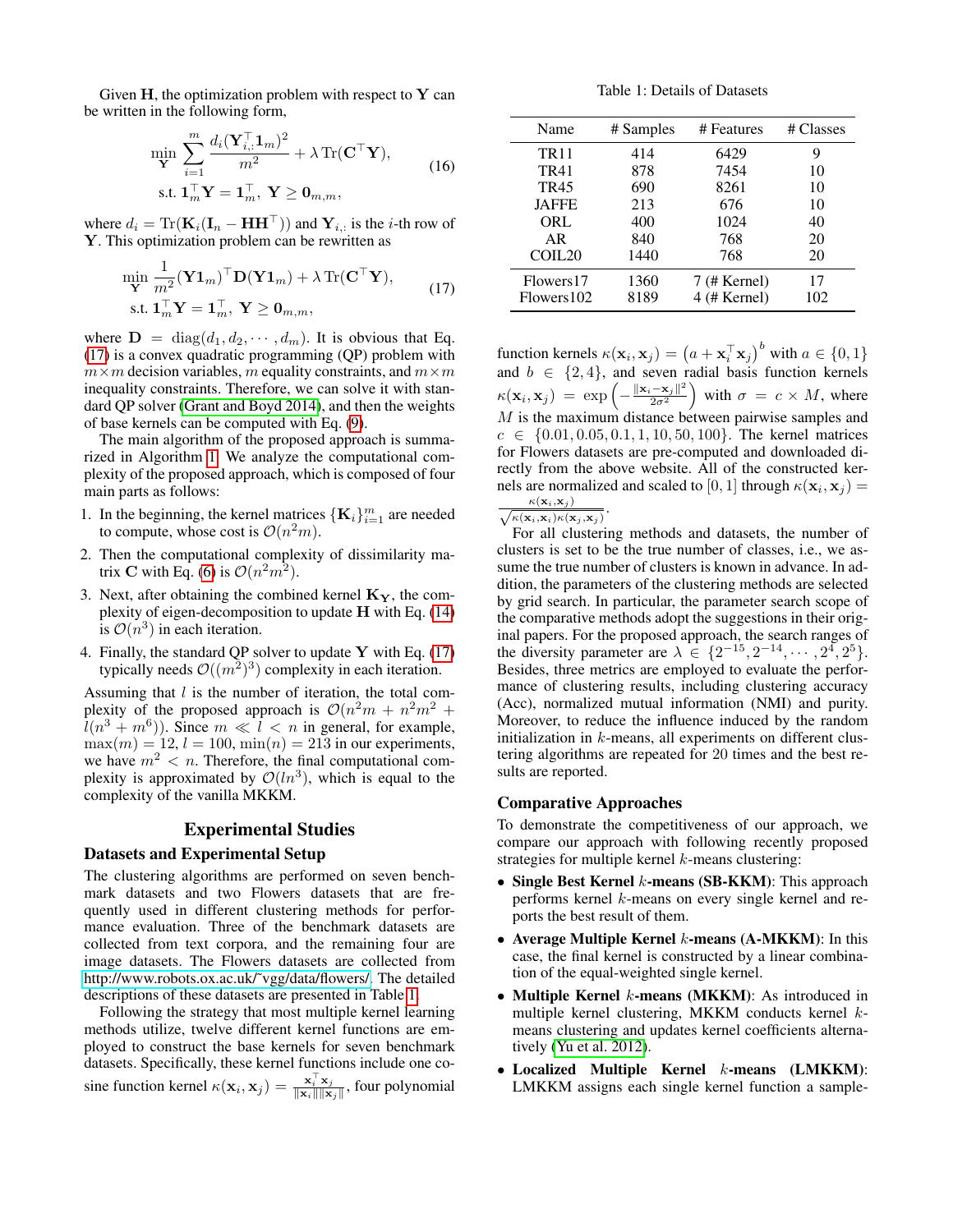<span id="page-5-0"></span>Table 2: Performance comparison of different clustering methods with respect to Acc/NMI/Purity on seven benchmark datasets and two Flowers datasets. The best results are highlighted in boldface. Note that the last row is the computational complexity.

| Dataset                         | Metric     | <b>SB-KKM</b>       | <b>A-MKKM</b>      | <b>MKKM</b>         | <b>LMKKM</b>           | <b>RMKKM</b>         | <b>MKKM-MR</b>      | Proposed            |
|---------------------------------|------------|---------------------|--------------------|---------------------|------------------------|----------------------|---------------------|---------------------|
| <b>TR11</b>                     | Acc        | 51.91               | 43.82              | 50.13               | 54.59                  | 57.71                | 68.36               | 66.43               |
|                                 | <b>NMI</b> | 48.88               | 35.04              | 44.56               | 57.25                  | 56.08                | 61.38               | 62.64               |
|                                 | Purity     | 67.57               | 58.25              | 65.48               | 77.78                  | 72.93                | 78.99               | 79.71               |
| <b>TR41</b>                     | Acc        | 55.64               | 47.55              | 56.10               | 57.86                  | 62.65                | 62.53               | 62.98               |
|                                 | <b>NMI</b> | 59.88               | 42.45              | 57.75               | 60.55                  | 63.47                | 61.29               | 62.75               |
|                                 | Purity     | 74.46               | 63.67              | 72.83               | 78.13                  | 77.57                | 78.13               | 79.73               |
| <b>TR45</b>                     | Acc        | 58.79               | 45.12              | 58.46               | 72.46                  | 64.00                | 73.91               | 75.51               |
|                                 | <b>NMI</b> | 57.87               | 40.22              | 56.17               | 69.40                  | 62.73                | 70.77               | 71.25               |
|                                 | Purity     | 68.49               | 55.86              | 69.14               | 83.77                  | 75.20                | 85.07               | 85.80               |
| <b>JAFFE</b>                    | Acc        | 74.39               | 62.54              | 74.55               | 97.18                  | 87.07                | 97.18               | 97.65               |
|                                 | <b>NMI</b> | 80.13               | 69.62              | 79.79               | 95.59                  | 89.37                | 95.64               | 96.43               |
|                                 | Purity     | 77.32               | 66.55              | 76.83               | 97.18                  | 88.90                | 97.18               | 97.65               |
| ORL                             | Acc        | 53.53               | 47.26              | 47.51               | 73.00                  | 55.60                | 75.25               | 75.75               |
|                                 | <b>NMI</b> | 73.43               | 67.57              | 68.86               | 84.12                  | 74.83                | 84.99               | 85.35               |
|                                 | Purity     | 58.03               | 51.89              | 51.40               | 75.25                  | 60.23                | 77.50               | 77.75               |
| AR                              | Acc        | 33.02               | 31.85              | 28.61               | 65.95                  | 34.37                | 65.95               | 67.86               |
|                                 | <b>NMI</b> | 65.21               | 63.34              | 59.17               | 84.59                  | 65.49                | 85.08               | 85.76               |
|                                 | Purity     | 35.52               | 34.64              | 30.46               | 68.81                  | 36.78                | 68.81               | 70.95               |
| COIL <sub>20</sub>              | Acc        | 59.49               | 54.83              | 54.82               | 69.58                  | 66.65                | 69.58               | 71.60               |
|                                 | <b>NMI</b> | 74.05               | 70.72              | 70.64               | 78.63                  | 77.34                | 79.00               | 79.71               |
|                                 | Purity     | 64.61               | 59.45              | 58.95               | 69.72                  | 69.95                | 70.42               | 72.15               |
| Flowers17                       | Acc        | 35.07               | 40.81              | 42.21               | 41.69                  | 48.01                | 55.74               | 55.74               |
|                                 | <b>NMI</b> | 39.67               | 44.97              | 46.49               | 40.56                  | 50.36                | 55.84               | 56.66               |
|                                 | Purity     | 37.50               | 42.21              | 43.38               | 42.79                  | 49.04                | 57.43               | 57.50               |
| Flowers102                      | Acc        | 22.47               | 31.02              | 29.42               | 21.68                  | 30.19                | 39.04               | 42.42               |
|                                 | <b>NMI</b> | 38.62               | 49.97              | 47.71               | 42.89                  | 49.14                | 54.74               | 57.36               |
|                                 | Purity     | 25.11               | 35.33              | 33.13               | 27.98                  | 34.44                | 44.28               | 48.55               |
| <b>Computational Complexity</b> | -          | $\mathcal{O}(mn^3)$ | $\mathcal{O}(n^3)$ | $\mathcal{O}(ln^3)$ | $\mathcal{O}(lm^3n^3)$ | $\mathcal{O}(lmn^3)$ | $\mathcal{O}(ln^3)$ | $\mathcal{O}(ln^3)$ |

specific weight such that the final kernel is in a form of localized combination (Gönen and Margolin 2014).

- Robust Multiple Kernel  $k$ -means (RMKKM): To improve the robustness of MKKM, RMKKM replaces the squared Euclidean distance between the data point and the cluster center with the  $l_{2,1}$ -norm [\(Du et al. 2015\)](#page-7-28).
- Multiple Kernel  $k$ -means with Matrix-induced Regularization (MKKM-MR): MKKM-MR constrains the objective function of MKKM with a matrix-induced regularization term to reduce the redundancy between base kernels [\(Liu et al. 2016\)](#page-7-17)

# Results and Discussion

The experimental results with respect to Acc, NMI, and Purity are reported in Table [2,](#page-5-0) in which the best results are boldfaced and the last row is the computational complexity. From these results, we obtain the following conclusions:

• In comparison with six competitive approaches, the proposed approach obtains the best results on eight out of nine datasets with respect to Acc and NMI, and is only slightly inferior to MKKM-MR and RMKKM on dataset TR11 and TR45, respectively. As for Purity, our approach

beats the competitive approaches on all nine datasets. Therefore, the proposed approach is superior to the comparative approaches.

- Single best kernel  $k$ -means method performs better than the multiple kernel  $k$ -means with equal weights on several datasets, which indicates that the inappropriate kernel functions would degrade the performance of kernel  $k$ -means algorithm, and highlights the importance of the kernel selection in multiple kernel k-means method.
- The performance of vanilla MKKM is slightly inferior to the single best kernel  $k$ -means in most cases. However, some appropriate strategies for kernel weights learning, such as LMKKM and RMKKM, would improve the multiple kernel  $k$ -means and usually obtain better performance than the single best kernel k-mean.
- The superior results obtained by MKKM-MR and our approach reveal that enhancing the diversity between pairwise base kernels has a beneficial effect on the performance of multiple kernel  $k$ -mean. In addition, by characterizing the pre-specified kernels with representative kernels, the proposed approach improves MKKM-MR in terms of effectiveness.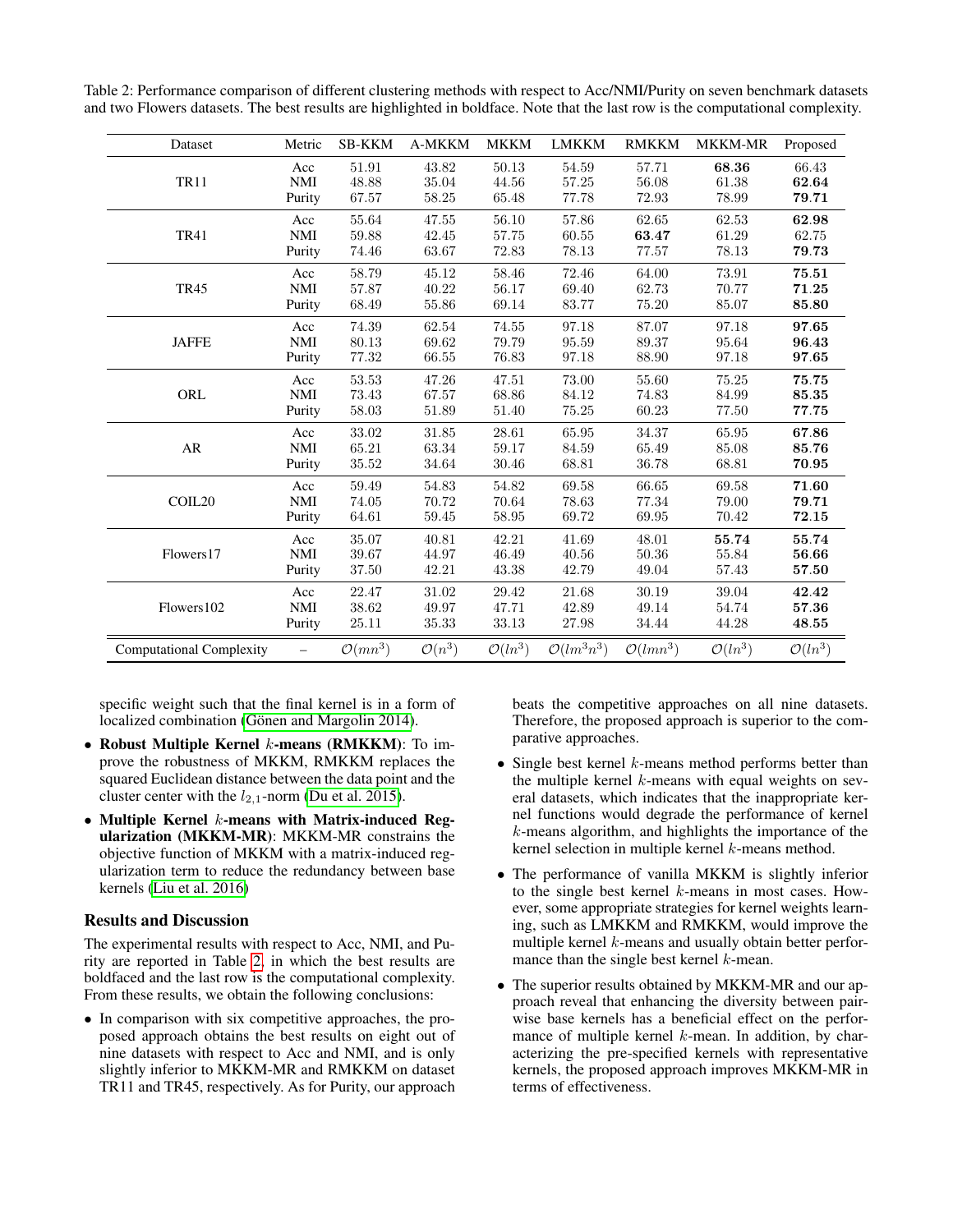<span id="page-6-0"></span>

<span id="page-6-1"></span>Figure 1: The effect of diversity regularization parameter  $\lambda$ on dataset (a) ORL and (b) TR11.

<span id="page-6-2"></span>

Figure 2: Illustration of the indicator matrix  $\bf{Y}$  with respect to different diversity parameter  $\lambda$  on dataset ORL. The labels on  $x$  and  $y$  axis are the indexes of base kernels, and the color in the  $ij$ -th element of matrix Y denotes the probability that the  $i$ -th kernel is the representative of the  $j$ -th kernel.

In a nutshell, these observations demonstrate the advantages and effectiveness of the proposed approach.

#### Parameter Sensitivity and Convergence

The parameter  $\lambda$  in the objective function of the proposed approach controls the diversity of base kernels. To analyze the effect of  $\lambda$  on the clustering performance, we illustrate the results on one image dataset ORL and one document dataset TR11 in Figure [1a](#page-6-0) and Figure [1b,](#page-6-1) respectively. As we can see, the performance on image dataset ORL is stable with respect to  $\lambda$ . For dataset TR11, with the increase of  $\lambda$ , the clustering performance drops to the minimum at  $\lambda = 2^{-2}$ , and keeps stable afterward.

In addition, we illustrate the obtained matrix  $\mathbf Y$  on dataset ORL with different diversity parameter in Figure [2.](#page-6-2) It can be observed that when  $\lambda$  is small, many base kernels, such as 5, 6, 7, 9, 11, select more than one kernels as their representatives with moderate probabilities (indicated by gray and black colors). However, as the value of  $\lambda$  becomes large, more base kernels select just one kernel as their representatives. In particular, when  $\lambda = 2^5$ , only 5 base kernels are selected as representatives (nonzero rows), and a lot of the probabilities are close to 0.

Moreover, the effect of the regularization parameter in the proposed approach and MKKM-MR on the number of the selected kernels are shown in Figure [3a](#page-6-3) and Figure [3b,](#page-6-4) re-

<span id="page-6-3"></span>

<span id="page-6-4"></span>Figure 3: The number of selected kernels obtained by (a) the proposed approach and (b) MKKM-MR, with respect to the regularization parameter  $\lambda$ .

<span id="page-6-5"></span>

Figure 4: The objective value of the proposed approach at each iteration on dataset (a) ORL and (b) TR11.

spectively. In contrast to the trend in MKKM-MR that the number of selected kernels increases first and then decrease with the increase of  $\lambda$ , the number of selected kernels obtained by our approach fluctuates but tends to decrease in the long run on datasets ORL and TR11. These results indicate the proposed approach is more explainable due to the expectation that algorithms with larger regularization parameter should select fewer base kernels.

Finally, the objective value of the proposed approach at each iteration is plotted in Figure [4,](#page-6-5) from which we can observe that our approach converges to the optimal value in less than 10 iterations in most cases.

### Conclusion

This paper presents a new approach for multiple kernel clustering by selecting representative kernels to improve the quality of the combined kernel. More concretely, we first devise a strategy to select a diverse subset of the pre-specified kernels, and then incorporate this representative kernels selection strategy into the objective function of multiple kernel k-means method. Finally, an alternating optimization method is developed to optimize the clustering membership and the kernel weights alternatively. Experimental results on several benchmark and real-world datasets validate the advantages and effectiveness of the proposed approach. In the future work, we plan to develop a customized optimization method for the proposed approach with resort to the alternating direction method of multipliers framework to reduce the computational complexity.